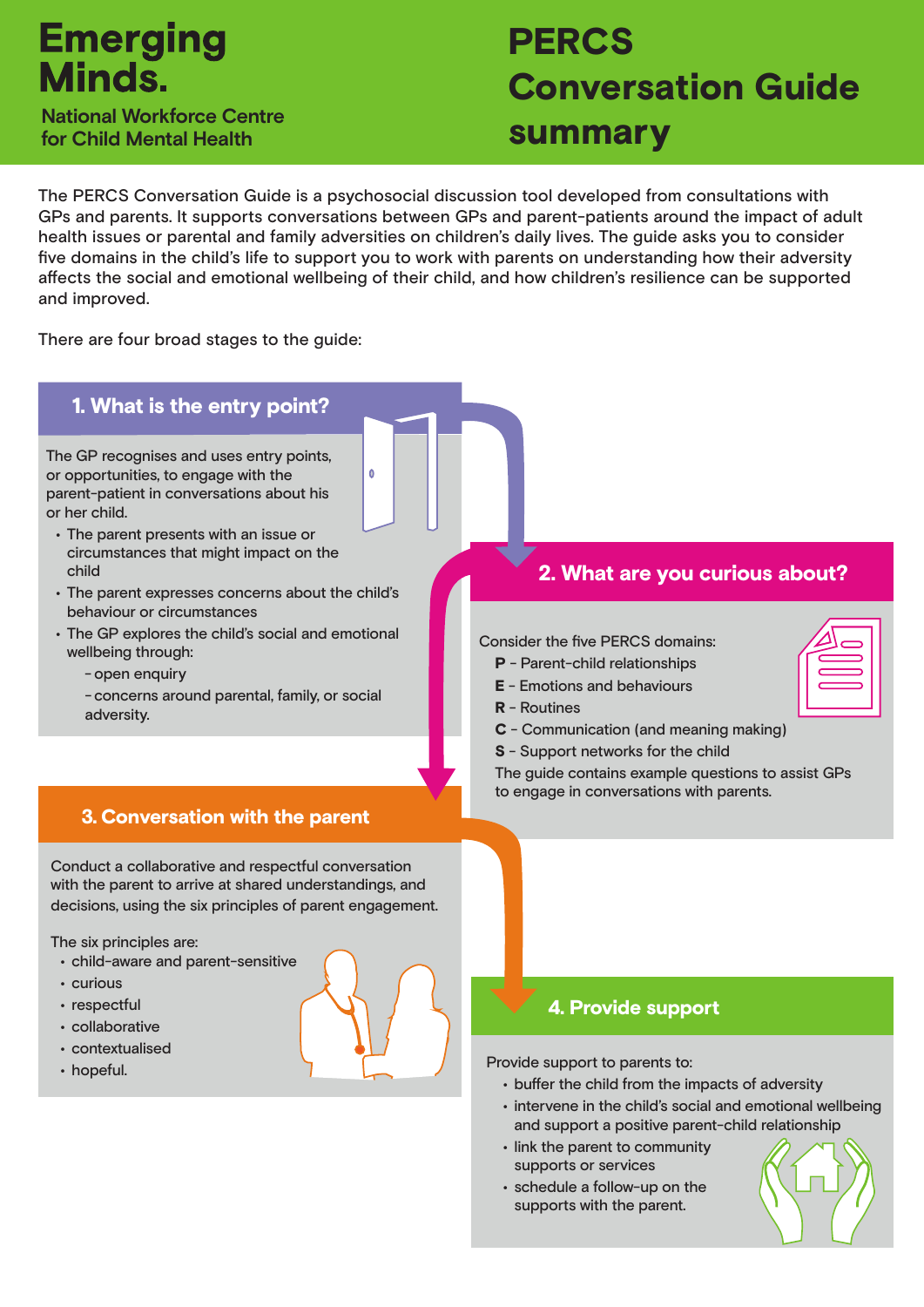

**for Child Mental Health**



This guide provides a pathway and example questions for GPs to be curious with parents about five distinct domains in the child's life.

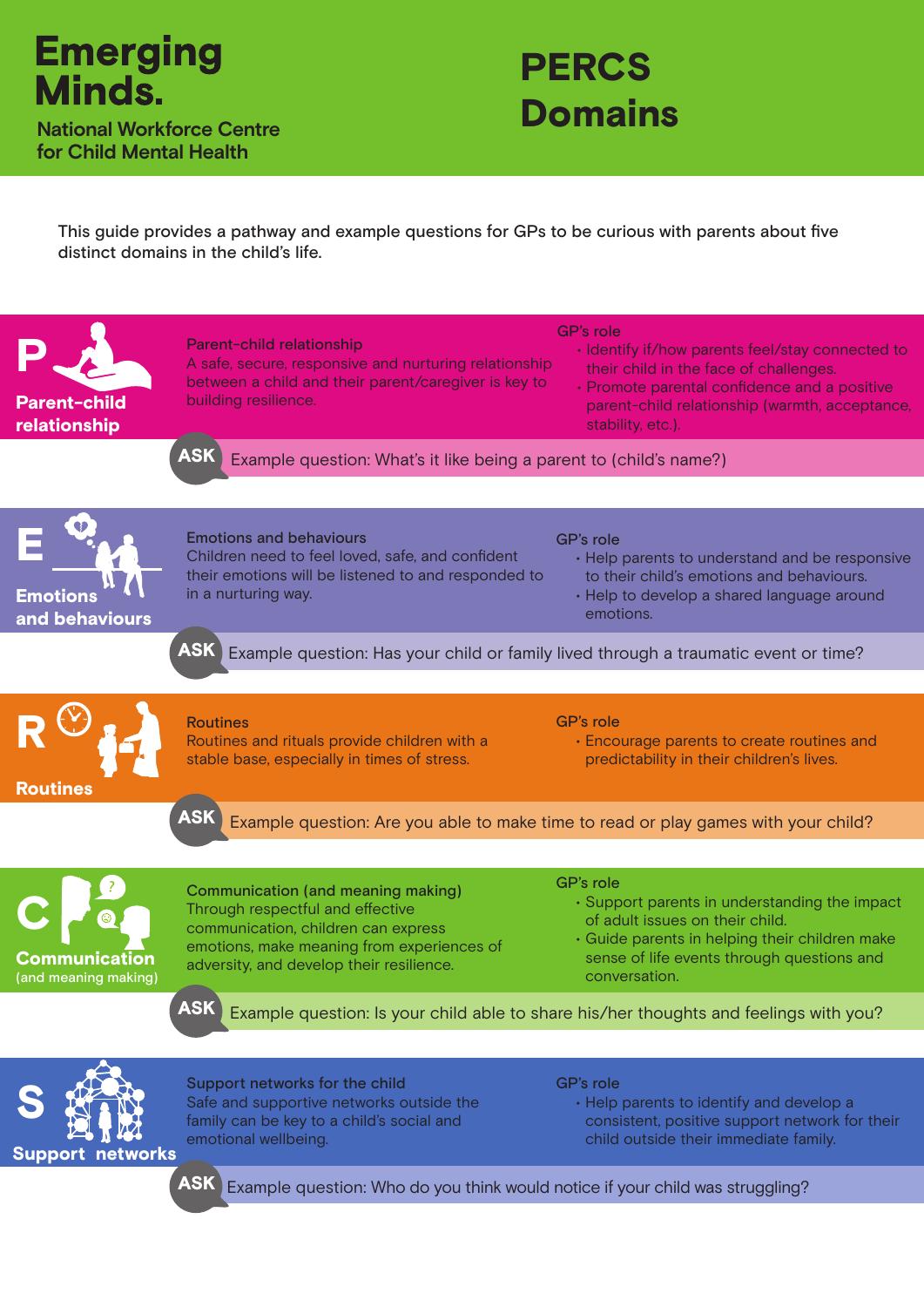# **Emerging**<br>Minds

**for Child Mental Health**

# Parent engagement **National Workforce Centre principles**

The PERCS Conversation Guide illustrates ways to conduct preventative conversations with parentpatients that are respectful and collaborative. Crucial to this conversation is your approach to engaging with parents.



#### Child-aware and parent-sensitive

A child-aware approach acknowledges and considers the experiences of the patient's children, and avoids these children being 'invisible' to services. It incorporates the role of those children in the patient's life, regardless of the perceived 'primary client and core role' of the practitioner (e.g. adults rather than families). A child inclusive approach involves children in conversations about their social and emotional wellbeing where it is appropriate to do so.

A parent sensitive approach identifies, acknowledges and validates patients who are parents, and draws upon the parenting role as a central feature of meaning and motivation in the patient's life. This includes being attentive to the additional fear of judgment about parenting competence that can complicate the development of a trusting parent-GP partnership.



**C<sup>u</sup>riosity**

### **Curiosity**

A curious stance involves looking at what is happening for the patient. It involves taking an interest in how their current situation may be impacting upon their relationships, rather than limiting enquiry to a disease or symptom focus.

Being curious asks you to:

- be sensitive to the parent's potential fear of being judged by others
- be sensitive to the parent's own self-judgment and sense of shame

• put yourself in the shoes of the patient and their children.

- be mindful of the history of judgment in a parent's life and how this might have affected their confidence
	- and



## Respect

This starts with respect for the patient's values, perspectives, unique needs and plans, as well as respecting their role as an expert in their own lives. It also involves empathetic, non-judgemental, respectful use of professional expertise.

Respect asks you to:

- acknowledge and validate the parenting status of your patients, regardless of what shape it takes
- respect parents' knowledge and understanding of their own children and family
- avoid judging parents who are facing challenges
- view parents as more than just the challenges they face and
- be transparent in your communication and relationship with patients who are parents.